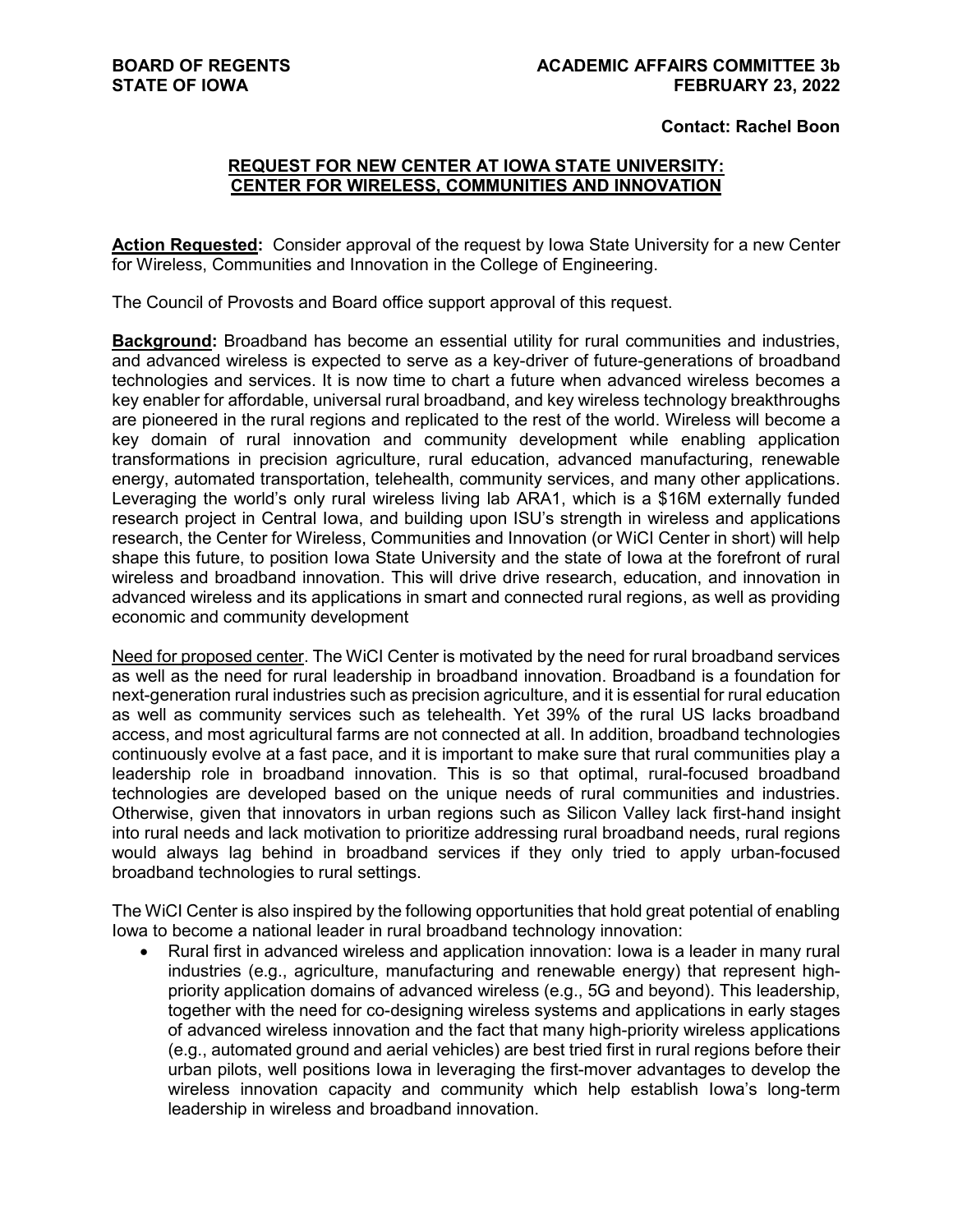# **STATE OF IOWA**

- The fast progress in wireless technology, increasingly more spectrum availability, and need for mobility support make wireless an integral element of future-generation rural broadband solutions.
- Telecom softwarization and innovation democratization: The mega trend of telecom softwarization is such that major innovations in future-generations of wireless and broadband solutions will be driven by innovations in software systems. The emergence of open-source/open-innovation telecom software platforms (e.g., open-source 5G software systems such as OpenAirInterface and SD-RAN) further reduces the barrier to innovation, so that innovators in Iowa can have access to the state-of-the-art innovation platforms to drive the evolution of advanced wireless and applications.
- The ISU-led ARA1 project is the only rural wireless living lab in the U.S. and the world, and it helps Iowa develop transformative programs for pushing the frontiers of wireless technologies and applications, as well as for building the Iowa-local innovation capacity and community.
- U.S. leadership in advanced wireless (e.g., 5G and beyond) has become a national priority, and there will be significant federal investment into wireless research and innovation, for instance, with the expected \$9B "5G for Rural America" FCC program.
- Establishing Iowa as a national leader in wireless and broadband innovations will also position Iowa to serve as a national growth center2 to drive innovations in Iowa, Midwest, and beyond.

Activities and objectives of proposed center. To address the rural broadband challenge and to realize the vision of Iowa leadership in broadband technology innovation and associated economic and community development, the WiCI Center will pursue the following inter-related activities:

- Research in advanced wireless and its applications in precision agriculture, rural education, advanced manufacturing, renewable energy, automated transportation, telehealth, community services, among others;
- Innovation and entrepreneurship to translate research into real-world impact and to foster university-industry collaboration in research and innovation;
- Education and workforce development to create pipelines of students, researchers, and innovators in advanced wireless and applications and STEM in general;
- Community building and empowerment to create ecosystem partnerships and to lead integrative research, education, innovation, and economic and community development activities.

Relationship to mission and strategic plan. With its focus on integrative research, education, innovation, and community development in advanced wireless and applications, the WiCI Center contributes to ISU's land-grant university mission, and it aligns with all of the ISU Grand Challenge Research Themes: 1) advancing data-driven discovery and secure cyber-systems, 2) creating next-generation materials and manufacturing technologies, 3) building sustainable human and natural ecosystems, 4) enabling healthy lives, and 5) developing global citizens and vibrant societies.

Relationship to other centers/institutes at the university. With a focus on both advanced wireless and its applications in various domains such as agriculture, transportation, rural education and community transformation, the WiCI Center will serve as a partner with many other ISU centers/institutes and help enable transformative initiatives that would be infeasible otherwise. For instance, the ARA wireless living lab, an inaugural initiative of the WiCI Center, will bring state-of-the-art wireless connectivity to all the ISU agricultural farms (crop, horticulture, and livestock) around Ames, enabling data-driven ag sciences and engineering that would be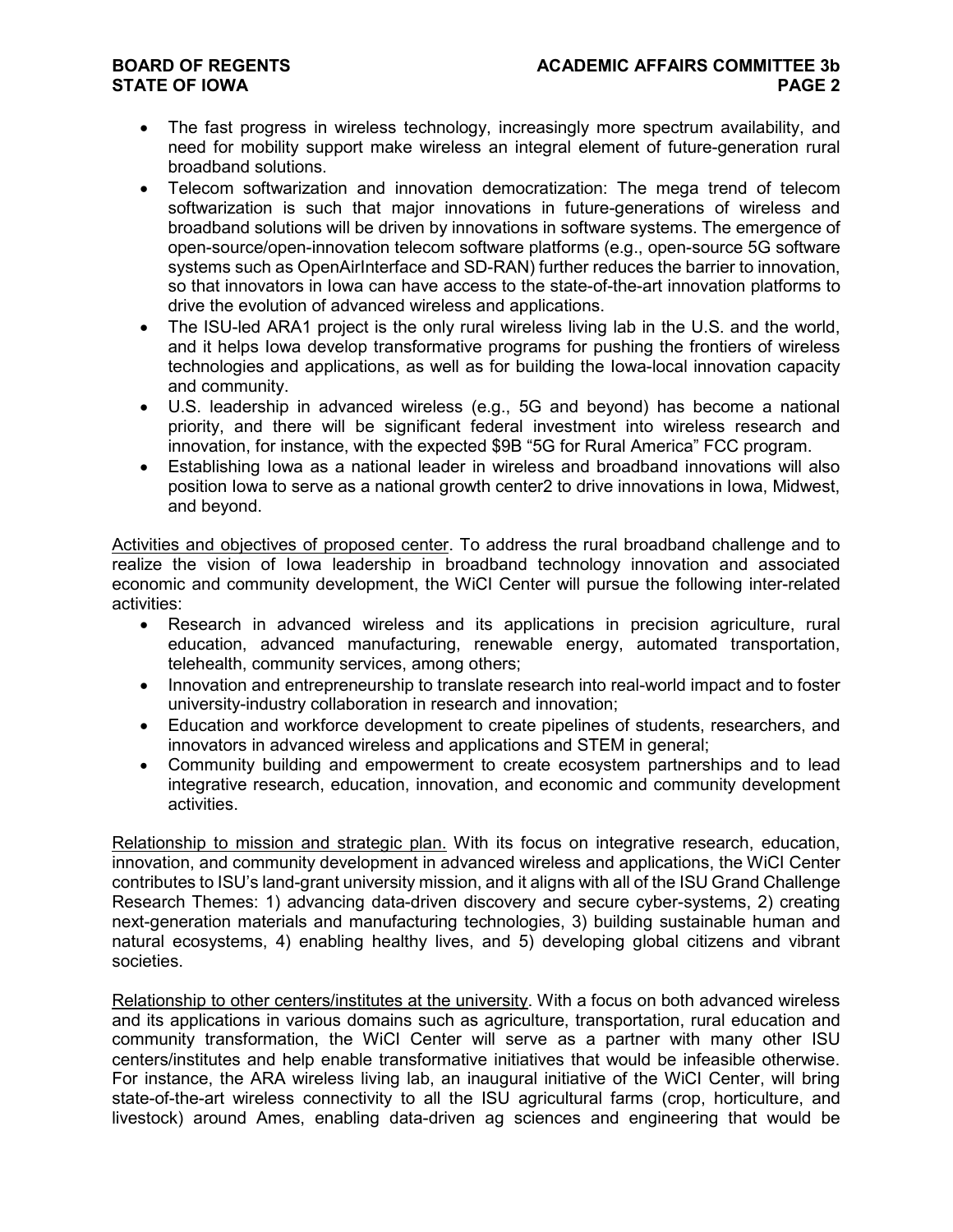## **STATE OF IOWA**

infeasible otherwise. ARA will also enable transformative research, education, and innovation activities at the ISU Institute for Transportation (InTrans), Virtual Reality Research Center (VRAC), Electrical Power Research Center (EPRC), and Institute for Design Research and Outreach (IDRO).

Relationship to centers/institutes at other universities in Iowa and potential for collaboration. There is no existing center/institute at any other colleges and universities in Iowa that focus on the vision and mission of the WiCI Center.

The WiCI Center welcomes participation of colleagues from other institutions. In fact, one task of the WiCI Center is to establish a broad public-private partnership to drive the realization of the WiCI Center vision, and the partnership will engage colleagues from other colleges and universities in Iowa. For instance, the ARA1 project team has been in touch with colleagues from University of Iowa (Tom Schnell at the Operator Performance Laboratory, Octav Chipara in the Department of Computer Science) in exploring collaboration opportunities. The ISU Presidential Initiative TechTHRIVE has engaged with Hawkeye Community College.

Resources, facilities and equipment required. Besides faculty members, research staff, and students who will lead the research, education, and innovation initiatives, the WiCI Center will have the following personnel leading the center management and operations:

- Center Director: lead center strategies and overall management
- Program manager: manage various research, education, and innovation initiatives of the center, with a focus on finance, partnership, and project oversight
- Program assistant: assist center operations such as proposal submission and management, and administrative tasks
- A Leadership Team will also be established out of the Center faculty and staff members to lead the center execution.

To facilitate center activities, a shared space with offices and meeting rooms for the center faculty, staff, and student members will be invaluable. This WiCI Center space will also help establish the center identity and facilitate interactions with various external partners.

The following equipment will be helpful:

- Office computers and meeting room facilities (e.g., projector and screen).
- Research infrastructures such as the ARA wireless living lab. (ARA has already been funded through a \$16M investment from the National Science Foundation and USDA National Institute of Food and Agriculture.)

Expected funding sources. The WiCI Center is inspired by the ARA1 wireless living lab project, and the funding for the Center is in place for the first five years from the following sources:

- \$350K: seed investment from the ISU Office of the Vice President for Research
- \$450K: support from the ISU College of Engineering, College of Agriculture and Life Sciences, College of Human Sciences
- \$200K: support from PI sources (such as PI incentive accounts) who are participants in the ARA and related projects

Other projects led by Center faculty members will also support the early-stage Center operations. The center will be sustained using externally-funded resources, e.g. ICICLE, which is an National Science Foundation funded Artificial Intelligence Center grant, among other federally funded projects.